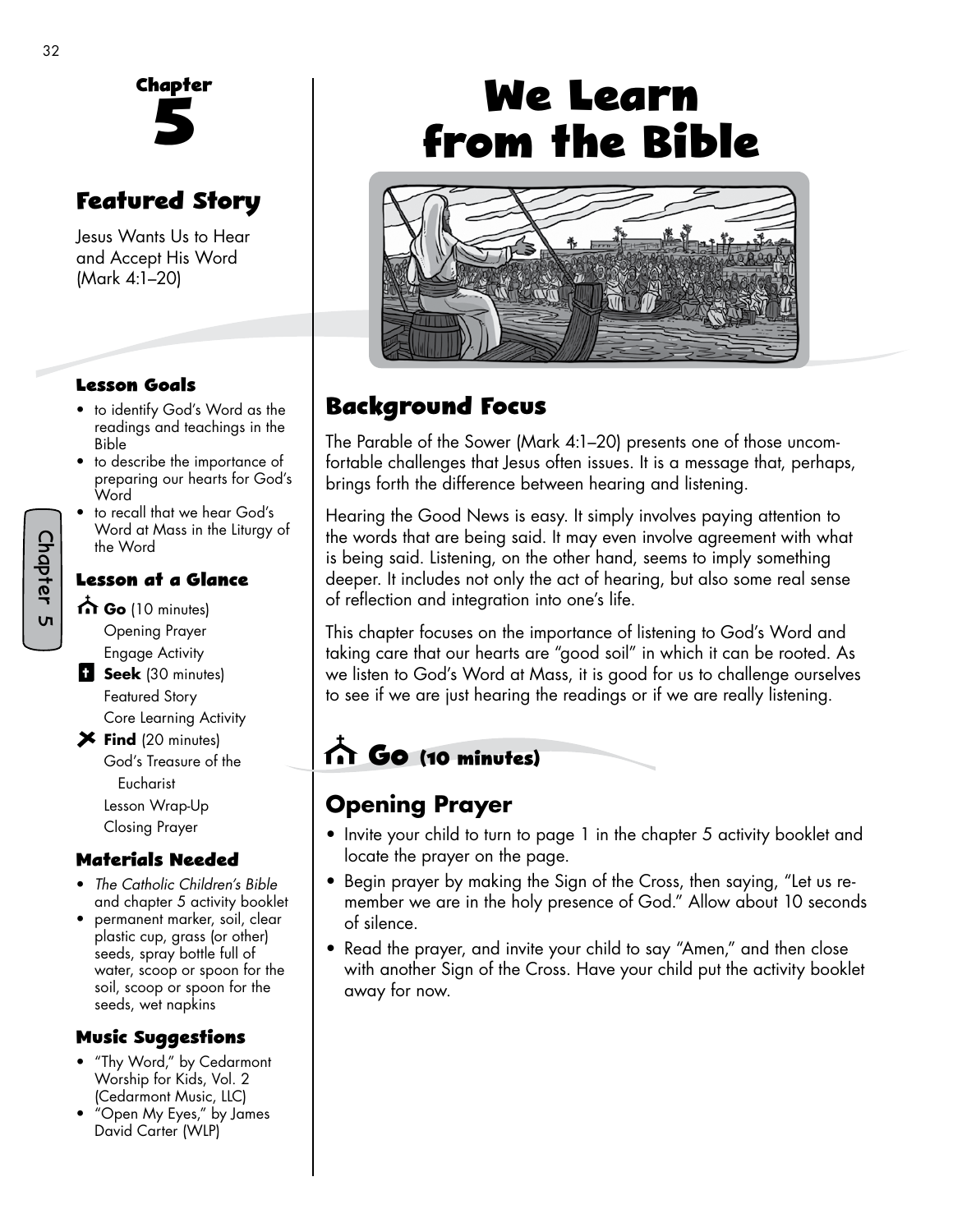# **Engage Activity**

- Create two columns on a piece of paper, and label one "Listening" and the other "Not Listening."
- Ask your child to share how they know when someone is really listening to them. Encourage them to think of the words or actions of someone who is listening *(eye contact, nodding head, asking questions, etc.).* Write their responses on the piece of paper under "Listening."
- Invite your child to share the words or actions of someone who is not listening to them *(moving around, not looking at them, talking while they are talking, etc.).* Write these responses under the correct column.
- Tell your child that in today's lesson they will learn about the importance of listening and how we listen to and learn from the words of the Bible during Mass.

# **Seek (30 minutes)**

### **Featured Story**

- Invite your child to find Mark 4:1–20 in *The Catholic Children's Bible* (pages 1532–1533).
- Direct your child to turn the page and place an "I found it!" sticker next to the Featured Story (page 1534).
- Ask your child to look at the images on pages 1534–1535, and invite them to tell what they think is happening in the pictures.
- Invite your child to read the title of the Featured Story, and tell them that this story is often called the **Parable** of the Sower. Explain that parables are stories that Jesus told to teach important lessons.
- Read the Featured Story and help your child with the new vocabulary. Ask several questions to check for comprehension, such as these:
	- $\triangleright$  What happens to the seeds that fall on rocky ground? *(they give up)*
	- ¾ What happens to the seeds that are planted among the thorn bushes? *(they don't bear fruit)*
	- ¾ What happens to the seeds planted in good soil? *(they bear fruit)*

#### **Understand It!**

- Explain to your child that the seeds and the different kinds of soil in the story stand for something else—Jesus is not really talking about seeds and soil. Invite them to share what they think seeds and soil might represent. If they don't guess correctly, tell them they will find out in the reading.
- Read Understand It! on page 1535 together.
- Ask the following questions to check for comprehension:
	- ¾ What do the seeds stand for? *(God's Word)*
	- ¾ What do the different kinds of soil stand for? *(our hearts)*
	- ¾ What kind of soil do we want our hearts to be? *(good soil)*
- Invite your child to share what they think *God's Word* is. Explain to them that this is a name for the readings and teachings in the Bible. The Bible is also called Sacred Scripture.

#### **Live It!**

- Invite your child to read Live It! on page 1535. Explain that this is a fun drawing activity they can do at another time.
- Have your child turn to page 2 in the activity booklet and complete the activity. Read the directions, and invite them to circle one good act they will do today.

#### **Tell It!**

- Ask your child to look at the images in Tell It! on page 1535.
- Encourage your child to summarize the Bible reading, using the images in Tell It! to guide their retelling.
- Have your child use some of the smaller stickers to mark parts of the Featured Story pages that capture their interest. Remind them to save enough stickers to use on the remaining chapters.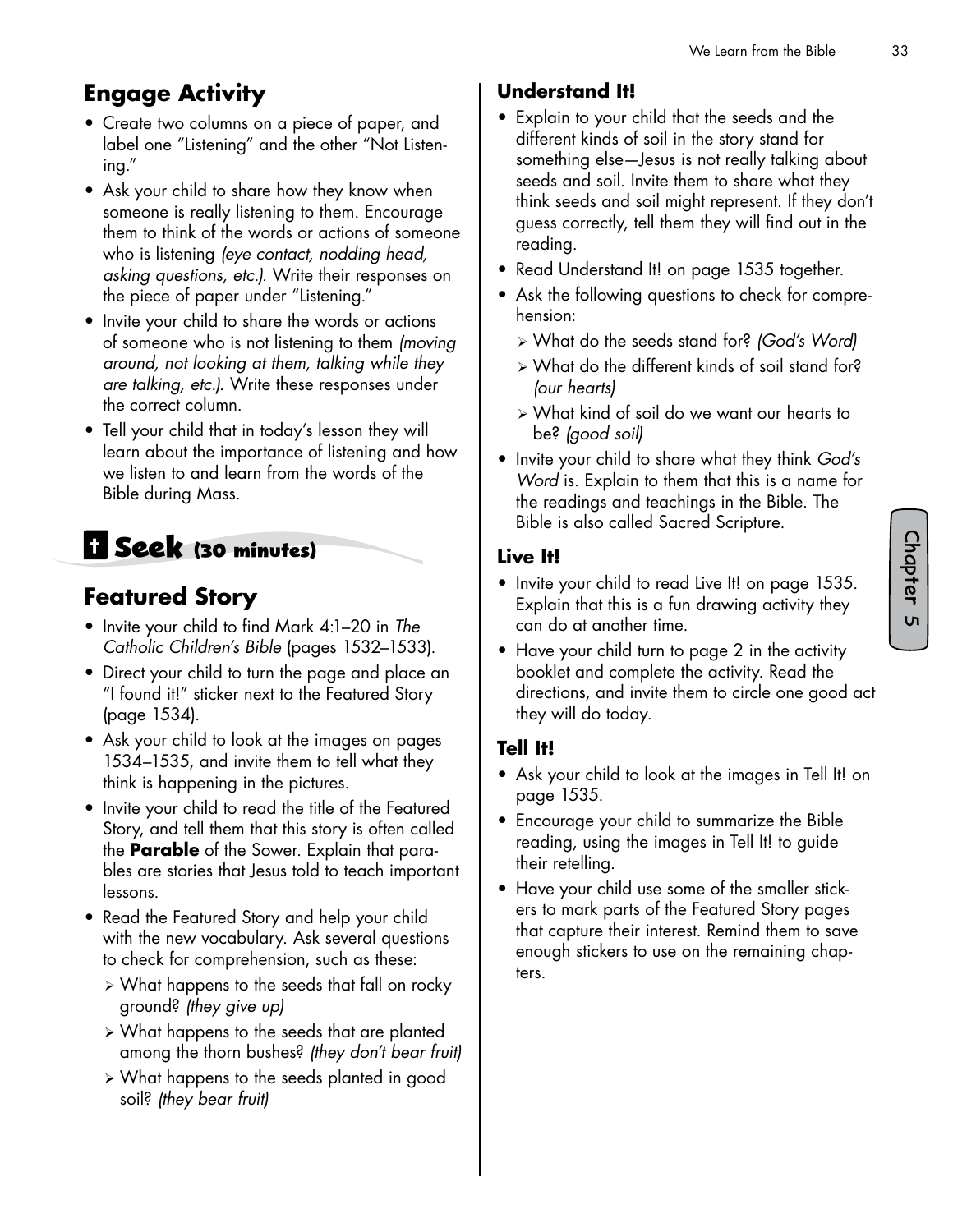# **Core Learning Activity**

#### **Hearts of Good Soil**

- Prepare in advance by setting up all of the supplies: a permanent marker, soil, a clear plastic cup, grass (or other) seeds, a spray bottle full of water, a scoop or spoon for the soil, a scoop or spoon for the seeds, wet napkins. If you wish to create your own cup with seeds along with your child, make sure you have enough supplies.
- Invite your child to write their initials on the bottom of the plastic cup with the marker. Have them fill their cup three-quarters full with soil. Have your child place a small amount of grass seed on top of the soil. Then have them spray the seeds and soil with water.
- Find a place near light where your child can set the cup.
- Ask your child if the soil being used is rocky soil, soil with thorn bushes, or good soil. *(good soil)*
- Tell your child that the cup and seeds can be a reminder of how we are to make sure our hearts are "good soil" where God's Word can grow in us. Encourage them to care for the seeds by giving them a bit of water and keeping them near light over the next week or so.

# **Find (20 minutes)**

# **God's Treasure of the Eucharist**

- Remind your child of the four main parts of the Mass, or ask if they can recall them *(Introductory Rites, Liturgy of the Word, Liturgy of the Eucharist, Concluding Rites).* Write each of these on a piece of paper.
- Explain that the Liturgy of the Word is the part of the Mass where we hear God's Word in the Bible. Tell them that Sacred Scripture is a guide for our lives and that we look to them for guidance about how to be faithful to God as a follower of Jesus.
- Review some basics about the Bible, such as how it is made up of the Old and New Testaments and that the New Testament includes the four Gospels—Matthew, Mark, Luke, and John as well as letters written to the early Church by some of Jesus' first followers.
- Tell your child that we hear several different Bible readings during the Liturgy of the Word. Write the name of each on a piece of paper and explain in these or similar words:
	- ° First Reading: This is usually from the Old Testament and reminds us of God's love for us.
	- ° Responsorial Psalm: This is a reading or song of a psalm from the Old Testament.
	- ° Second Reading: This is a reading from one of the New Testament letters that were written to the early Church.
	- ° Gospel Reading: This New Testament reading tells us about Jesus and his teachings.
- Explain to your child that there are a lot of words in the different readings in the Liturgy of the Word and that they might not be able to understand all of them. Assure your child that this is okay, but that they should listen anyway. Tell them that they will understand more as they grow and learn.
- Help your child understand that after the readings, the priest or deacon speaks to help us understand God's Word and how to follow it. Ask your child if they know the name of this talk that the priest gives. *(homily)*
- Invite your child to turn to page 3 in the activity booklet and complete the activity. Give them a few minutes to color in the letters marked with an X to reveal the word *Bible*.